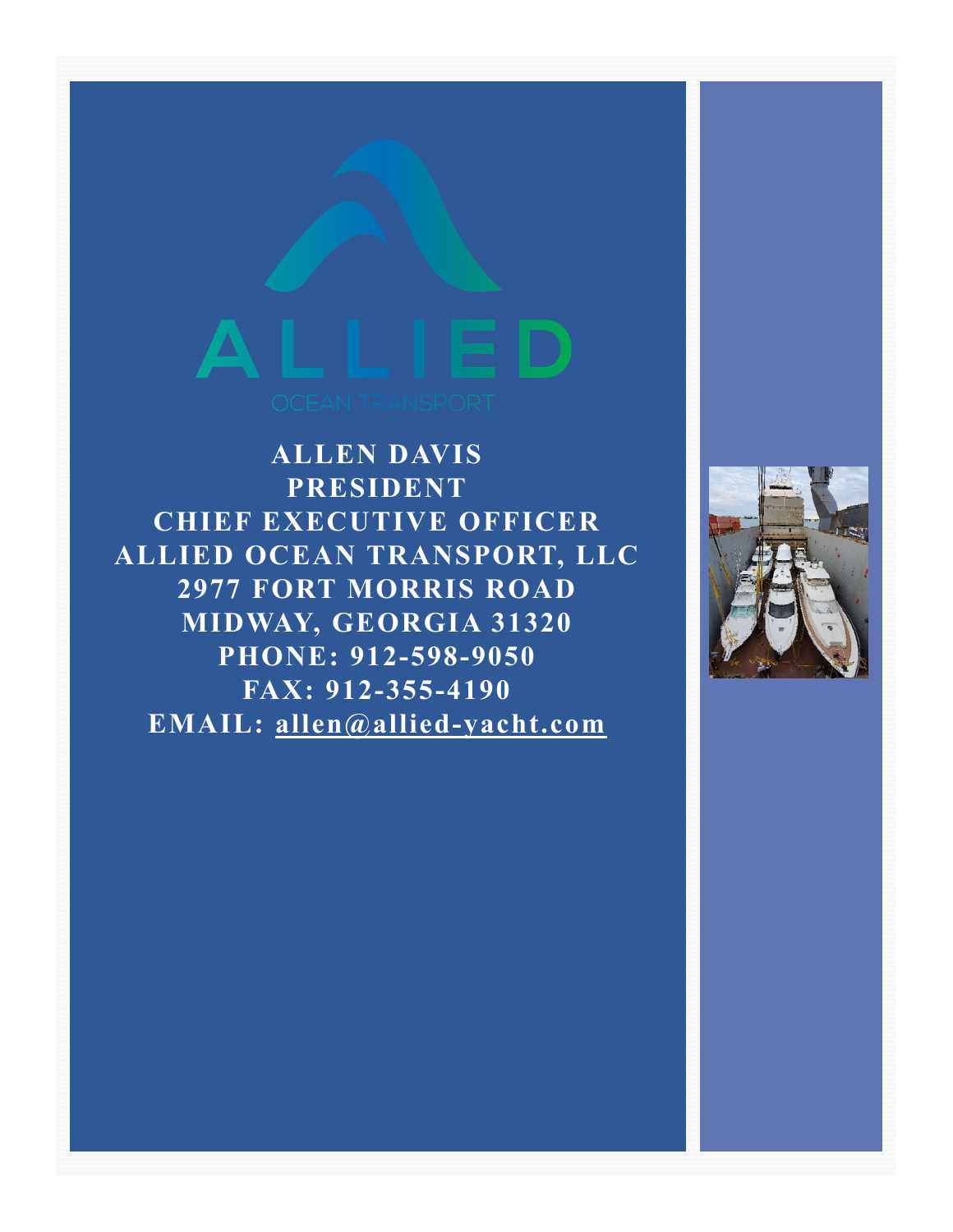#### **Allen Davis President/Chief Operating Officer Allied Ocean Transport, LLC**

Founded upon established relationships with repeat yacht transport customers, Allen Davis is President and Chief Executive Officer of **Allied Ocean Transport, LLC ("Allied Ocean Transport")**, a direct carrier providing safe, reliable, and cost-effective yacht shipping and associated logistics services supported by **established schedules** and **convenient booking options** for yachts and boats of any size and weight worldwide.

In addition to yacht transport services, Allied Ocean Transport also provides international cargo shipping services directly to customers and through established relationships with freight forwarders.

**The Allied Ocean Transport Management Team** is comprised of business professionals with experience ranging from the development of a world leading independent yacht shipping company and maritime operations to extensive business development, investment banking, capitalization, and transactions in multiple sectors including banking, private equity, real estate, government, and corporate.

Allen Davis has successfully supported closing USD \$1 billion+ in capitalizations, acquisitions, dispositions, mergers, and partnering arrangements to develop new business opportunities.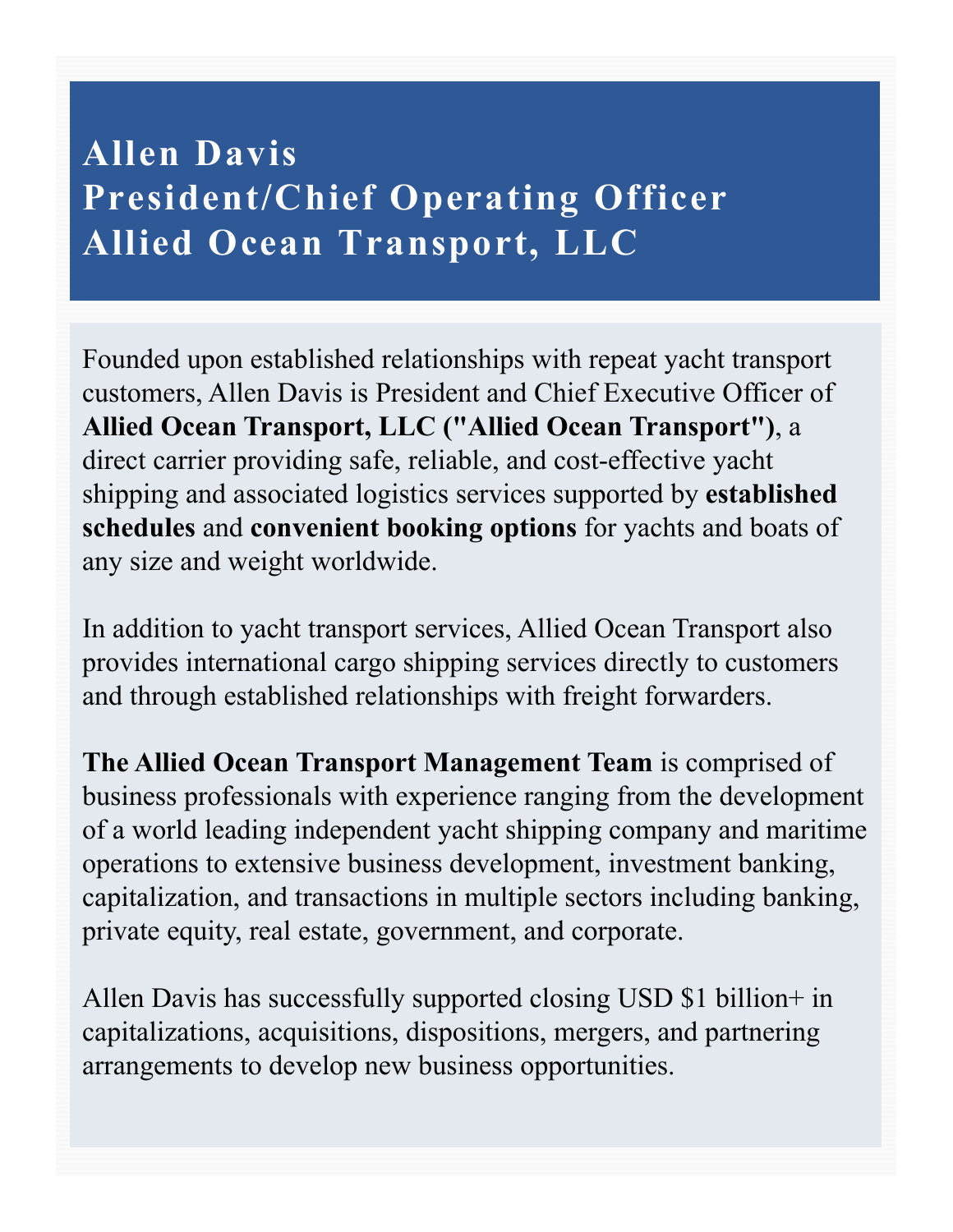#### **Overview**

35+ Years of business ownership and development experience in multiple sectors.

- Successfully closed numerous capitalizations, acquisitions, dispositions, mergers, and partnering arrangements.
- Diverse Sectors
	- Shipping
	- **Banking**
	- Private Equity
	- Real Estate
	- Government
	- Corporate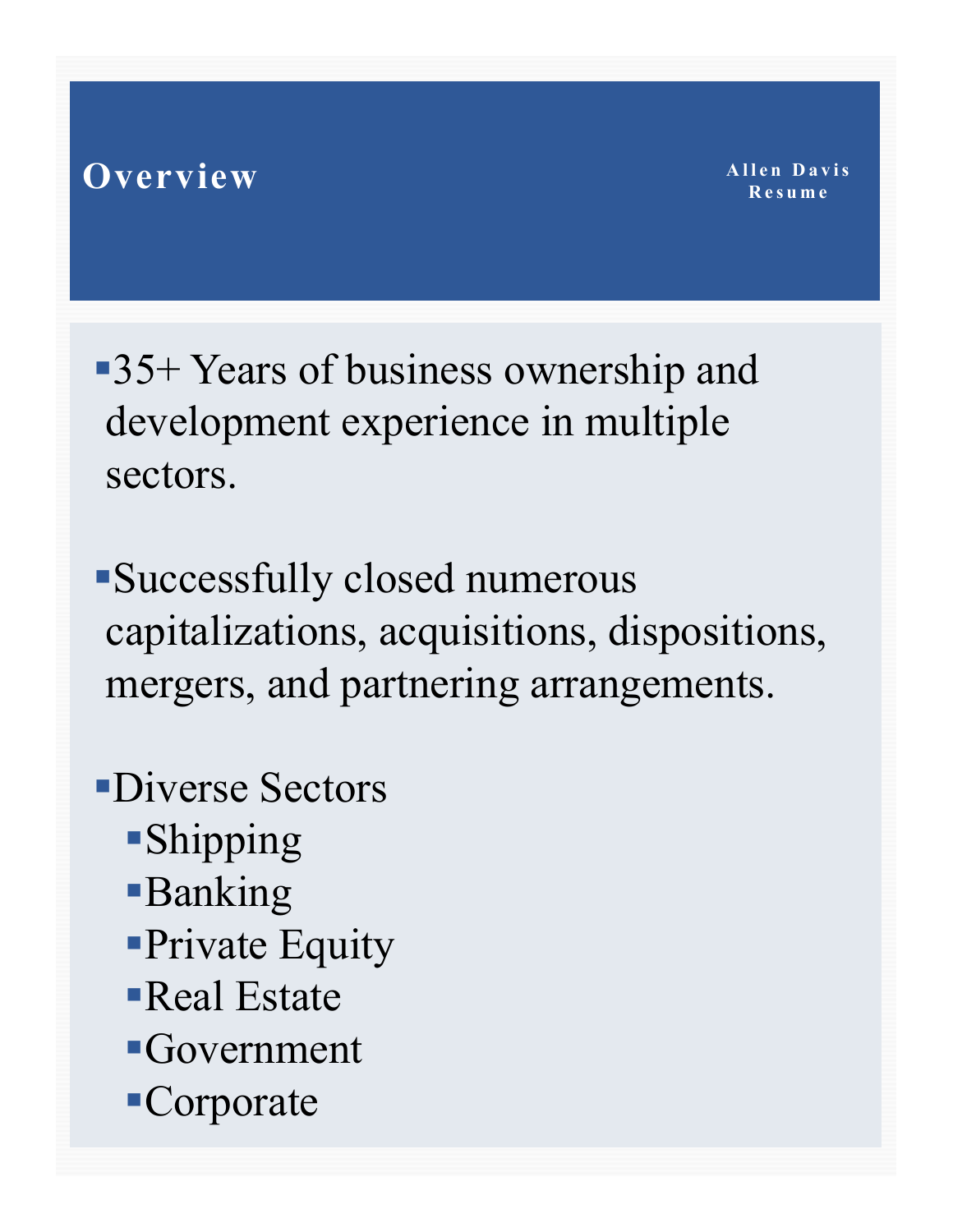- **The Coastal Bank, Savannah, Georgia –** Structured a stock offering and raised \$7 million in investment capital. Managed a process resulting in a merger with Ameris Bank valued at \$36.7 million.
- **Coastal Georgia Assets –** Structured and closed the acquisition of business interests and real estate assets valued over \$42 million.
- **Carriage House Apartments, Inc., Savannah, Georgia** Managed a process resulting in the sale of a 144 unit apartment complex valued at \$5.175 million.
- <sup>\*</sup> Cinergy MetroNet, Inc., Evansville, Indiana Closed \$106 million in financing from the USDA.
- **27 Bull Street, LLC** Managed a process resulting in the sale of a historic bank building in Savannah valued at \$2.45 million.
- **US Education TV, LLC -** Structured a partnership offering and raised \$5.5 million in investment capital.
- **Knology, Inc.**, West Point, Georgia Conducted due diligence of multiple markets in the Southeastern U.S. which facilitated \$400 million in financing.
- **Poplar Bluff Municipal Utilities,** Poplar Bluff, Missouri Closed \$9 million in financing and closed acquisition of Charter Communications assets and \$7.5 million in additional financing.
- **UTI Holdings, LLC,** Savannah, Georgia Secured \$30 million equity commitment from the BMO Financial Group private equity fund for various acquisitions. Closed \$12 million in project financing.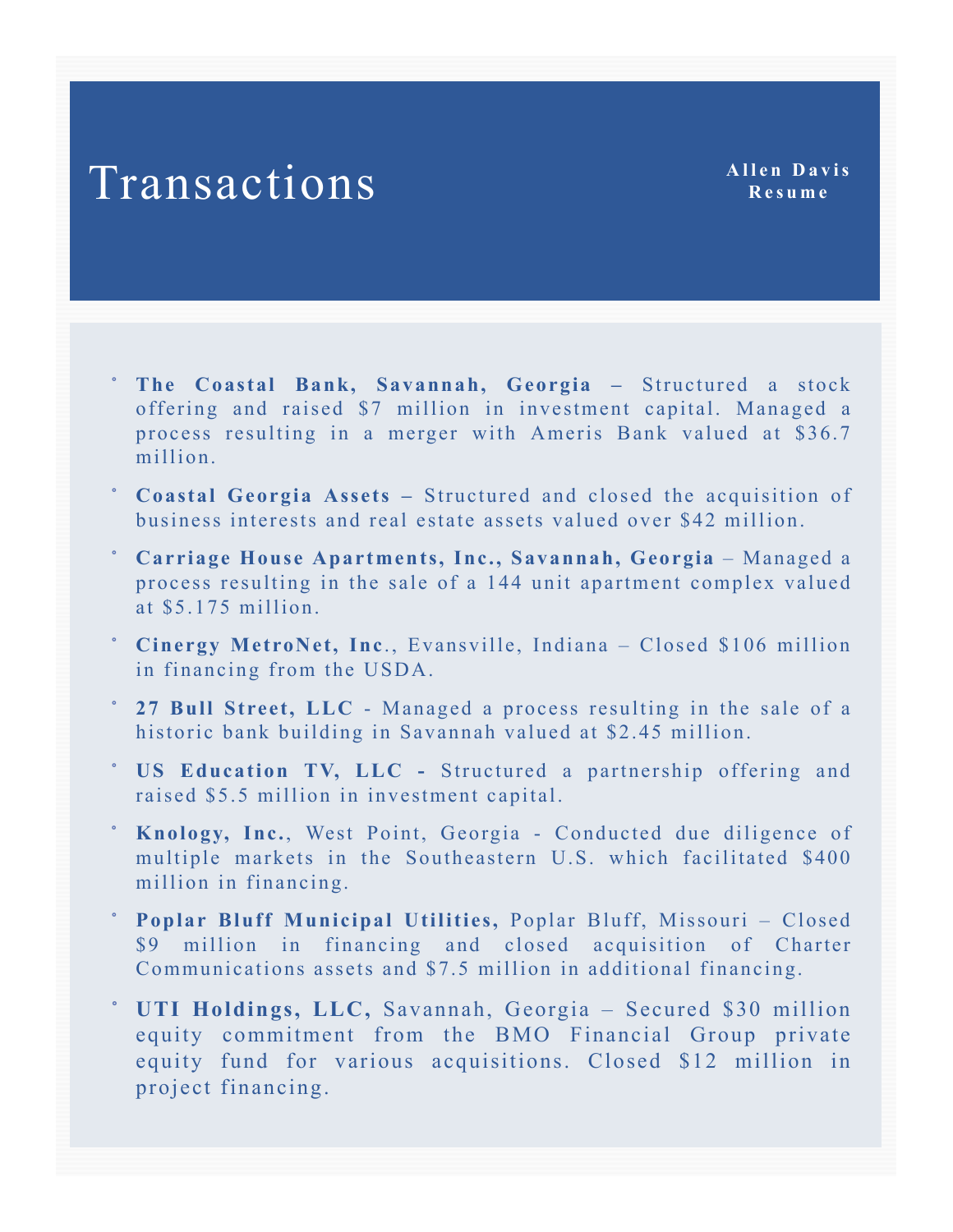- **Scottsboro Electric Power Board,** Scottsboro, Alabama Closed \$8.5 million in project financing.
- Cinergy MetroNet, Inc., Evansville, Indiana Developed financial projections and business case utilized to secure development loan. to construct fiber-based networks in 11 cities in Indiana. Completed financial projections and business case for 57 additional cities with a budget of over \$300 million.
- **Columbia Power & Water Systems,** Columbia, Tennessee Prepared evaluation and assessment of operations of 5,500 subscriber broadband system in Columbia, Tennessee, along with rate increase recommendations. Provided business case and financial projections. Developed service offerings and rates, selected all vendors and contractors, and assisted in hiring key employees. Closed \$15 million in financing after public referendum in support of project. System launched in direct competition with BellSouth and Charter Communications.
- **Poplar Bluff Municipal Utilities,** Poplar Bluff, Missouri Prepared business case and financial projections. Developed service offerings and rates, selected all vendors and contractors, and assisted in hiring key employees.
- **Fayetteville Electric System, Fayetteville, Tennessee** Provided strategic planning and service offering restructuring support. Completed business plan and financial projections. Closed \$5.57 million in financing, developed service offerings and rates, selected all vendors and contractors, and assisted in hiring key employees in direct competition with BellSouth and Charter Communications.
- **Oglethorpe Power Corporation** Supported value added services initiatives for 38 electric membership cooperatives in Georgia.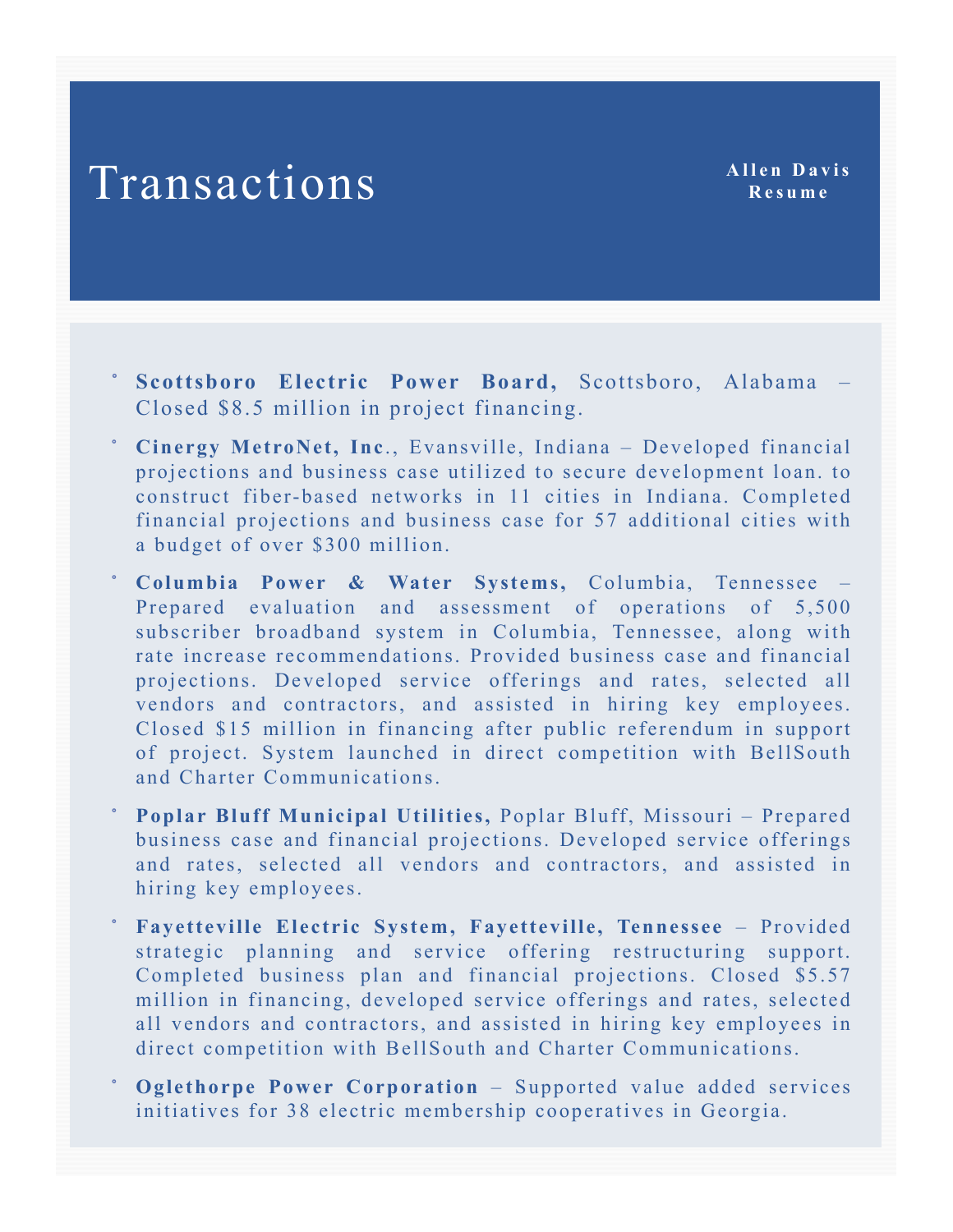**Resume**

 **Knology, Inc.**, West Point, Georgia - Negotiated and closed the acquisitions of Montgomery Cablevision of Montgomery, Alabama, American Cable of Columbus, Georgia, and Beach Cable of Panama City Beach, Florida. Conducted due diligence of multiple markets in the Southeastern U.S. which facilitated deployments in Charleston, South Carolina, Augusta, Georgia, Panama City, Florida, and Knoxville, Tennessee. Provided strategic planning support in the development of a fiber-based broadband system in West Point, Georgia and Lanett, Alabama.

 **Telephone & Data Systems, Inc. ("TDS"),** Madison, Wisconsin – Developed business case and financial projections utilized to obtain corporate approval for project provisioning of video services and fiber optic deployments. Developed broadband services offerings, rates, and service provisioning strategy for a fiber-based system in Fitchburg, WI and VDSL/FTTH systems in Farragut and Mount Juliet, TN. Was solely responsible for securing all video programming content for TDS which included negotiating IPTV carriage rights in agreements with all satellite programmers and offair broadcasters in each market.

 **Jackson Energy Authority,** Jackson, Tennessee – Supported \$62 million in financing for fiber-based broadband system passing 30,000 potential customers in Jackson, Tennessee. Provided business case and financial projections. Developed service offerings and rates, selected all vendors and contractors in direct competition with BellSouth and Charter Communications.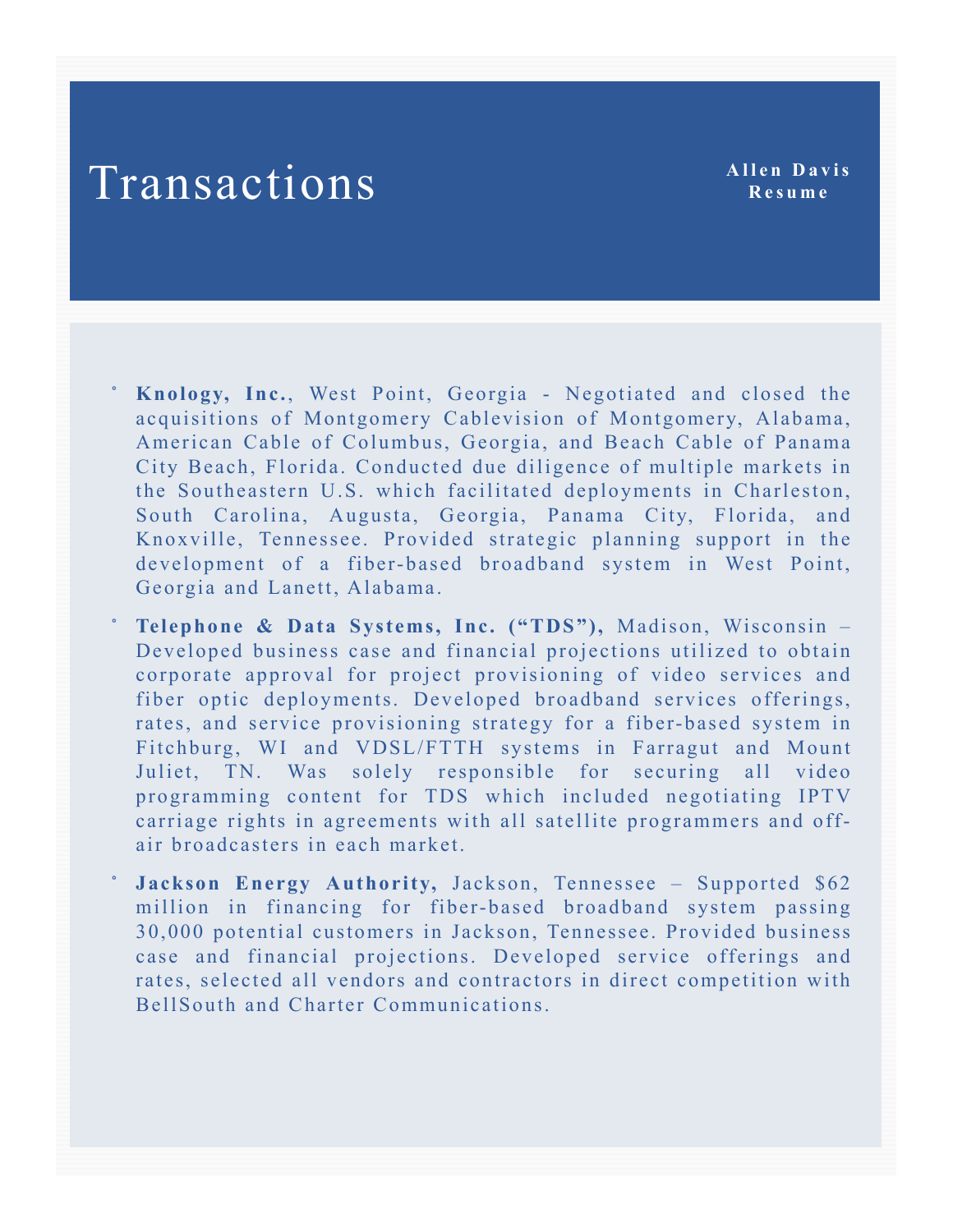- **Gainesville Regional Utilities,** Gainesville, Florida Developed business case and financial projections for regional fiber-based broadband services initiative.
- **Hawaiian Telecom,** Honolulu, Hawaii Provided business case, financial projections, and content acquisition support for fiber opticbased broadband service offering.
- **Highland Telephone,** Sunbright, Tennessee Developed business case and financial projections to obtain board approval for fiber-based project. Developed broadband service offerings, rates, and service provisioning strategy for a fiber-based system in Highland Telephone service area.
- **Cable Diversified Installations, Inc.,** Jacksonville, Florida Provided business case and financial projections for broadband network expansion in Bradford County and Columbia County, Florida.
- **Clewiston, Florida** Prepared business case and financial projections for municipal broadband network deployment.
- **Plainfield, Indiana** Prepared business case and financial projections for municipal fiber-based broadband network deployment.
- **Muscatine Power & Water Systems,** Muscatine, Iowa Provided strategic plan for 8,700 subscriber broadband system in Muscatine, Iowa. Supported acquisition of Mediacom assets.
- **Paducah Power System,** Paducah, Kentucky Provided vendor selection and strategic planning support for commercial fiber optic data network deployment in Paducah, Kentucky.
- **Fibertech, Inc.,** Rochester, New York Prepared business case and financial projections for municipal fiber-based broadband network deployment in Connecticut.
- **Hartselle Utilities,** Hartselle, Alabama Prepared business case and financial projections for municipal broadband network deployment.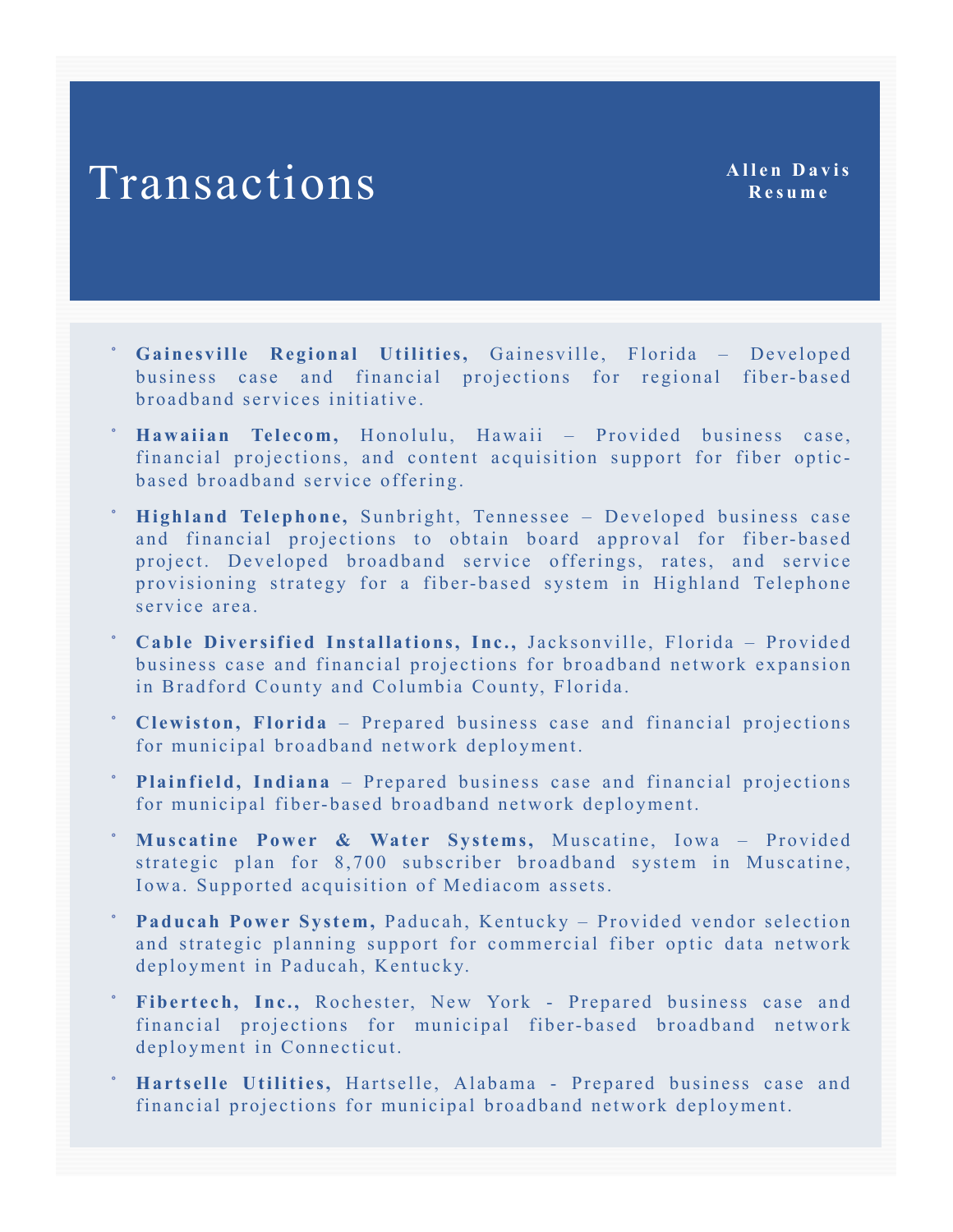- **Malden, Missouri** Prepared business case and financial projections for municipal fiber-based broadband network deployment.
- **Daniel Island Media,** Charleston, South Carolina Prepared business case, financial projections, digital video service offering plan, rates, selected vendors, for fiber-based broadband system in private development in Charleston, South Carolina.
- **Greensburg, Indiana** Prepared business case and financial projections for municipal fiber-based broadband network deployment.
- **Healdton, Oklahoma** Prepared business case and financial projections for municipal broadband network deployment.
- **Hopkinsville Electric,** Hopkinsville, Kentucky Prepared business case and financial projections for municipal fiber-based broadband network deployment in Hopkinsville, Kentucky.
- **Russellville Electric,** Russellville, Kentucky Prepared business case and financial projections for municipal broadband network deployment.
- **Princeton Electric Power Board,** Princeton, Kentucky Prepared business case and financial projections for municipal broadband network deployment.
- **Cookeville, Tennessee** Prepared business case and financial projections for municipal broadband network deployment.
- **Albertville, Alabama** Prepared business case and financial projections for municipal broadband network deployment.
- **Pulaski Electric,** Pulaski, Tennessee Prepared business case and financial projections for municipal broadband network deployment.
- **Chattanooga Electric Power Board,** Chattanooga, Tennessee Developed business case, financial projections, capitalization plan, and development plan for fiber-based broadband services initiative.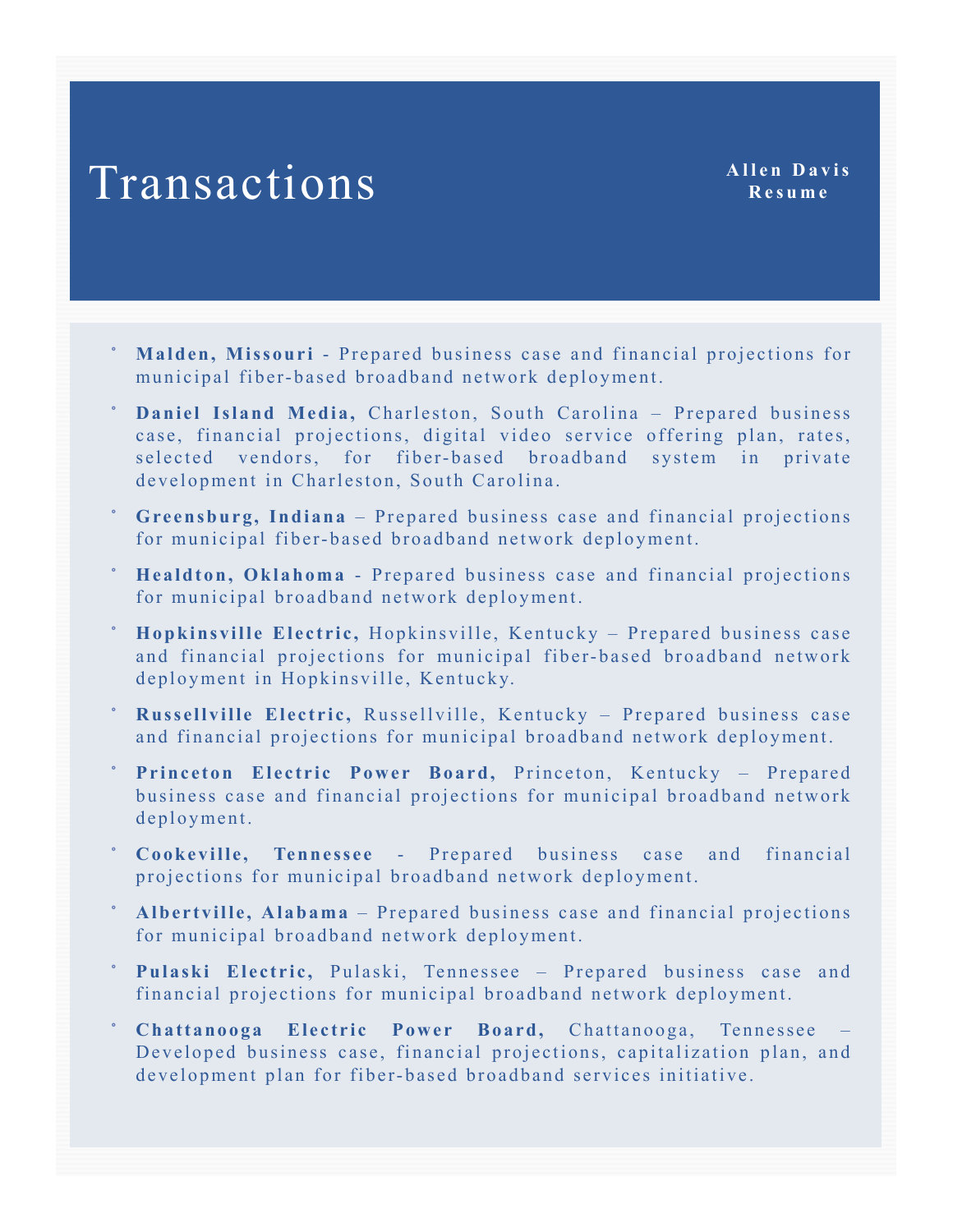- **United Telesystems, Inc. (of Virginia),** Culpeper, Virginia In direct competition with 12 other companies, was awarded a cable TV franchise for Culpeper County, Virginia. Constructed one of the first hybrid fiber/coax systems in the U.S. Sold the system to Great Southern Printing/Frederick Cablevision and was retained to manage completion of construction and development of the system.
- **First Southern Cable Group, Inc., Atlanta, Georgia** Obtained franchises, secured financing, and developed and sold cable TV systems in various rural areas in Georgia and Alabama.
- **Glenwood Springs, Colorado** Developed business case and financial projections for fiber-based broadband services initiative.
- **Concord Telecommunications Co**., Charlotte, North Carolina Provided business case, financial projections, and content acquisition support for fiber optic-based broadband IPTV service offering.
- **Palm Beach County Communications Co., West Palm Beach, Florida** Negotiated sale of broadband system assets in West Palm Beach, Florida to Comcast Communications, Inc.
- **Fidelity Communications, Inc., Sullivan, Missouri** Provided business case, financial projections, and content acquisition support for broadband service offering.
- **Springfield Electric, Springfield, Tennessee** Prepared business case and financial projections for municipal broadband network deployment.
- **St. Charles, Illinois** Prepared business case and financial projections for fiber-based broadband network deployment.
- **BellSouth Entertainment, Atlanta, Georgia** Coordinated sales campaign and provided strategic planning support in a video services trial developed in Chamblee, Georgia, in direct competition with Comcast.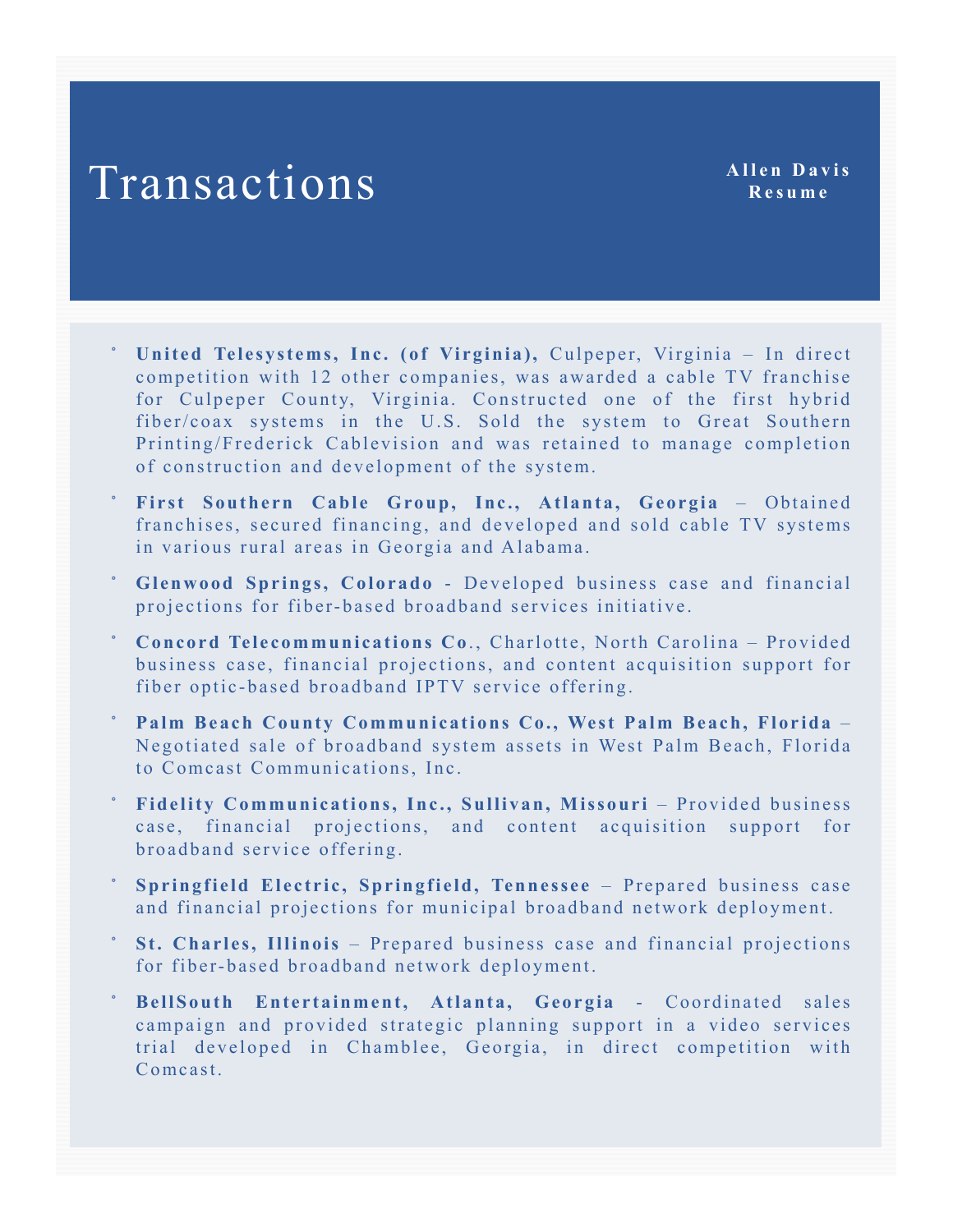- **Squire Creek**, Monroe, Louisiana Prepared business case, financial projections, service offerings, rates, selected vendors, for fiber-based broadband system in private development near Monroe, Louisiana.
- **Moultrie, Georgia** Completed business plan and financial projections. Closed \$9.25 million in financing, developed service offerings and rates, selected all vendors and contractors, and assisted in hiring key employees in direct competition with BellSouth and Mediacom.
- **Batavia, Illinois** Prepared business case and financial projections for fiber-based broadband network deployment.
- **Geneva, Illinois** Prepared business case and financial projections for fiber-based broadband network deployment.
- **North Vernon, Indiana** Prepared business case and financial projections for municipal fiber-based broadband network deployment.
- **Greencastle, Indiana** Prepared business case and financial projections for municipal fiber-based broadband network deployment.
- **Tifton, Georgia** Provided strategic planning support in proposed sale of municipally-owned cable TV system to Mediacom. Completed business plan and financial projections. Closed \$7.9 million in financing, developed service offerings and rates, selected all vendors and contractors, and assisted in hiring key employees in direct competition with BellSouth and Mediacom.
- **Cairo, Georgia** Completed business plan and financial projections. Closed \$6.6 million in financing, developed service offerings and rates, selected all vendors and contractors, and assisted in hiring key employees in direct competition with BellSouth and Mediacom.
- **Camilla, Georgia** Completed business plan and financial projections. Closed \$3.6 million in financing, developed service offerings and rates, selected all vendors and contractors, and assisted in hiring key employees in direct competition with BellSouth and Mediacom.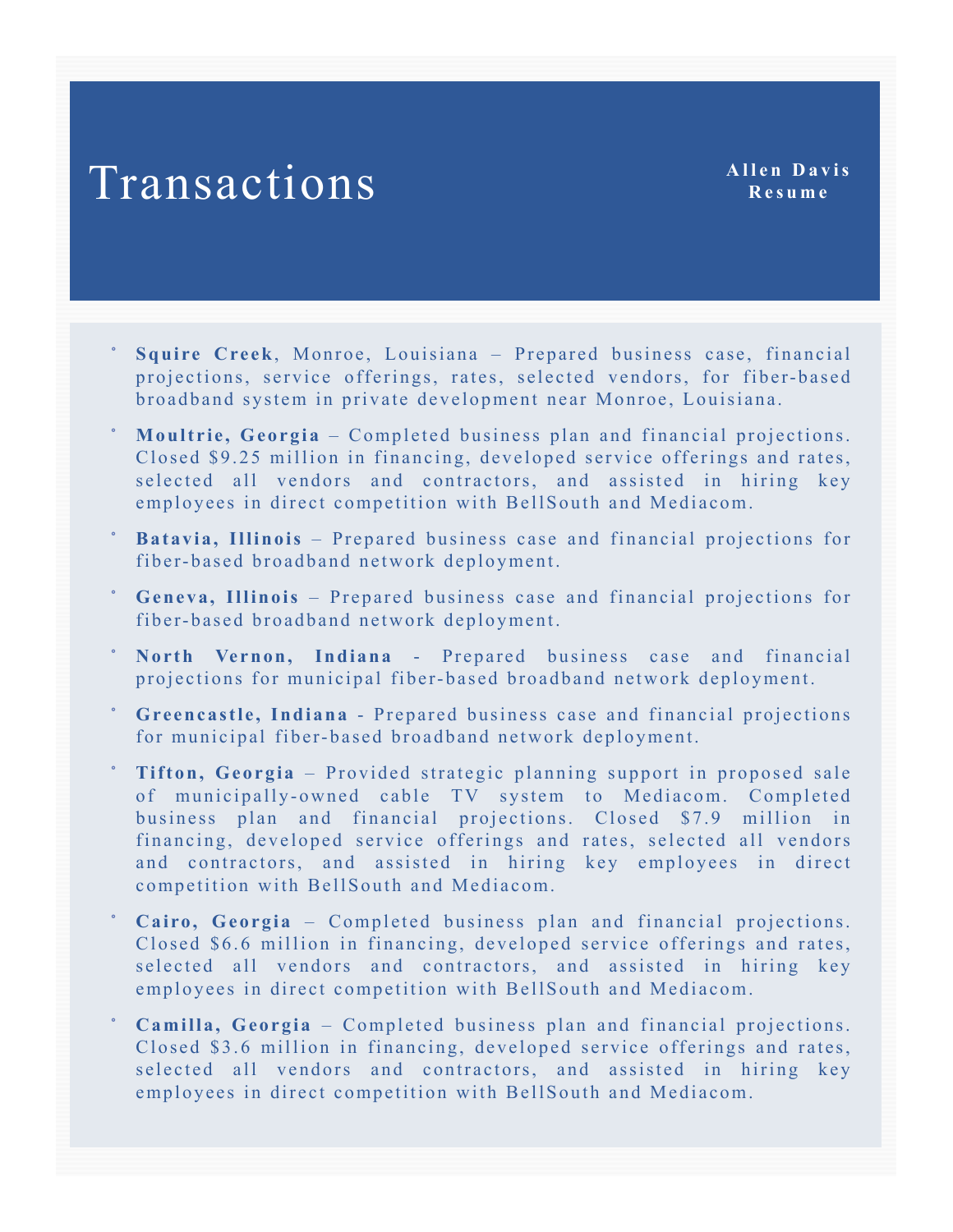**Resume**

- **Forsyth, Georgia** completed business plan and financial projections. Closed \$5.4 million in financing in March of 1999. Developed service offerings and rates, selected all vendors and contractors, and assisted in hiring key employees. Closed acquisition of James Cable assets in April of 1999. Provided assessment of operations of 2,500 subscriber broadband system and rate increase recommendations.
- **Scottsboro Electric Power Board, Scottsboro, Alabama** Provided business case and financial projections, service offerings and rates, selected all vendors and contractors, and assisted in hiring key employees associated with the development of a fiber optic based broadband system. Structured and negotiated voice over Internet protocol ("VoIP") telephone service provisioning agreement with wholly-owned subsidiary of Knology, Inc.